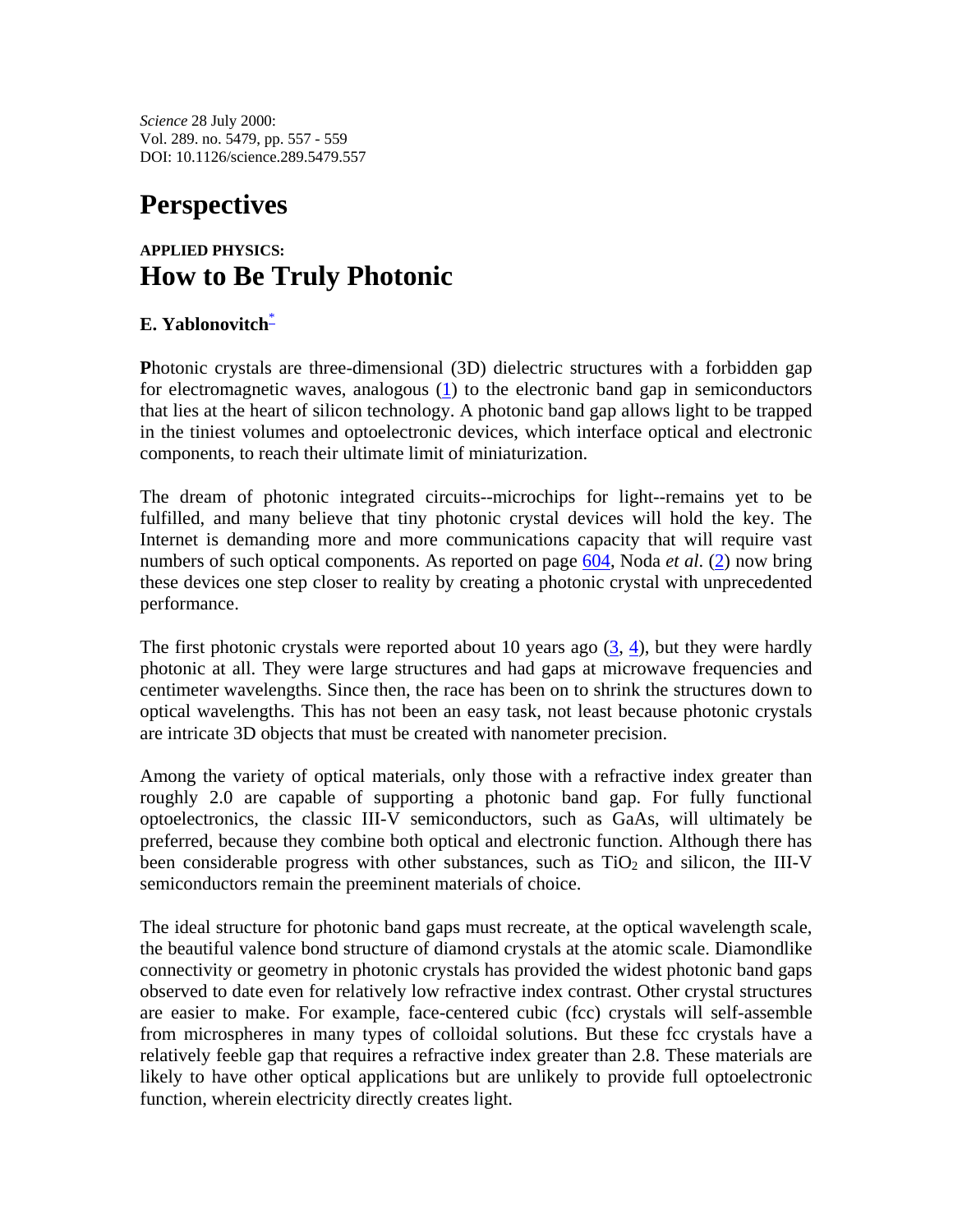Strategies for meeting the exacting set of requirements for a 3D, diamondlike nanostructure, with a III-V material base, for photonic crystals have long been sought. There have been some mildly successful efforts in the past  $(5, 6)$ . A figure of merit has emerged to measure their success, with the rejection of optical intensity within the forbidden band gap becoming the



accepted gauge. For a photonic band gap to be interesting, a rejection factor of 10 is deemed rather inadequate. Optical rejection should be much higher, at least 100 and up to 10,000 or more according to need.

The excellent report by Noda *et al.* (2) represents a watershed in photonic crystal research. The authors demonstrate unprecedented optical rejection >10,000 in a GaAs photonic band gap structure. All of the key requirements for photonic crystal-based optoelectronics are demonstrated in this work.

Their strategy, pursued for several years, has been marked by clear vision with few compromises. The particular diamondlike structure that Noda *et al.* fabricate is sometimes called the stack-of-logs structure, or the layer-by-layer structure introduced by the Iowa State group (7). (Actually, all 3D photonic crystal structures can be built up layer by layer.) The stack-of-logs structure (see the figure) represents the cubic <100> face of a diamond crystal. Its main advantage is that each face has a rectilinear appearance, easily programmed into electron-beam-writing lithography equipment. When the layers are precisely stacked above one another, the 3D structure emerges as diamondlike, with a strong photonic band gap.

**Stacking assembly of photonic crystals.** Just eight layers make a respectable photonic crystal. With the strategy of Noda *et al.* (2), this requires only three stacking and alignment steps.

CREDIT: FROM (3).

The stacking of successive layers can be accomplished by wafer fusion, where temperature and pressure allow two semiconductor crystal layers to merge. Here, Noda *et al.* have realized an excellent strategy. To make a full crystal requires many layers, each step necessitating exacting alignment, allowing errors to creep in. The authors noticed, however, that after stacking the first two layers, they could then work with both to stack four at a time, thus reducing the number of fabrication steps. Eight layers already make a respectable photonic crystal but require only three stacking and alignment steps (2).

This fabrication strategy has been fully vindicated by the excellent results presented in this issue. The internal waveguides demonstrated in the 3D crystal structure of Noda *et al.* may be the precursor of photonic integrated circuits. Soon we can expect to see tiny